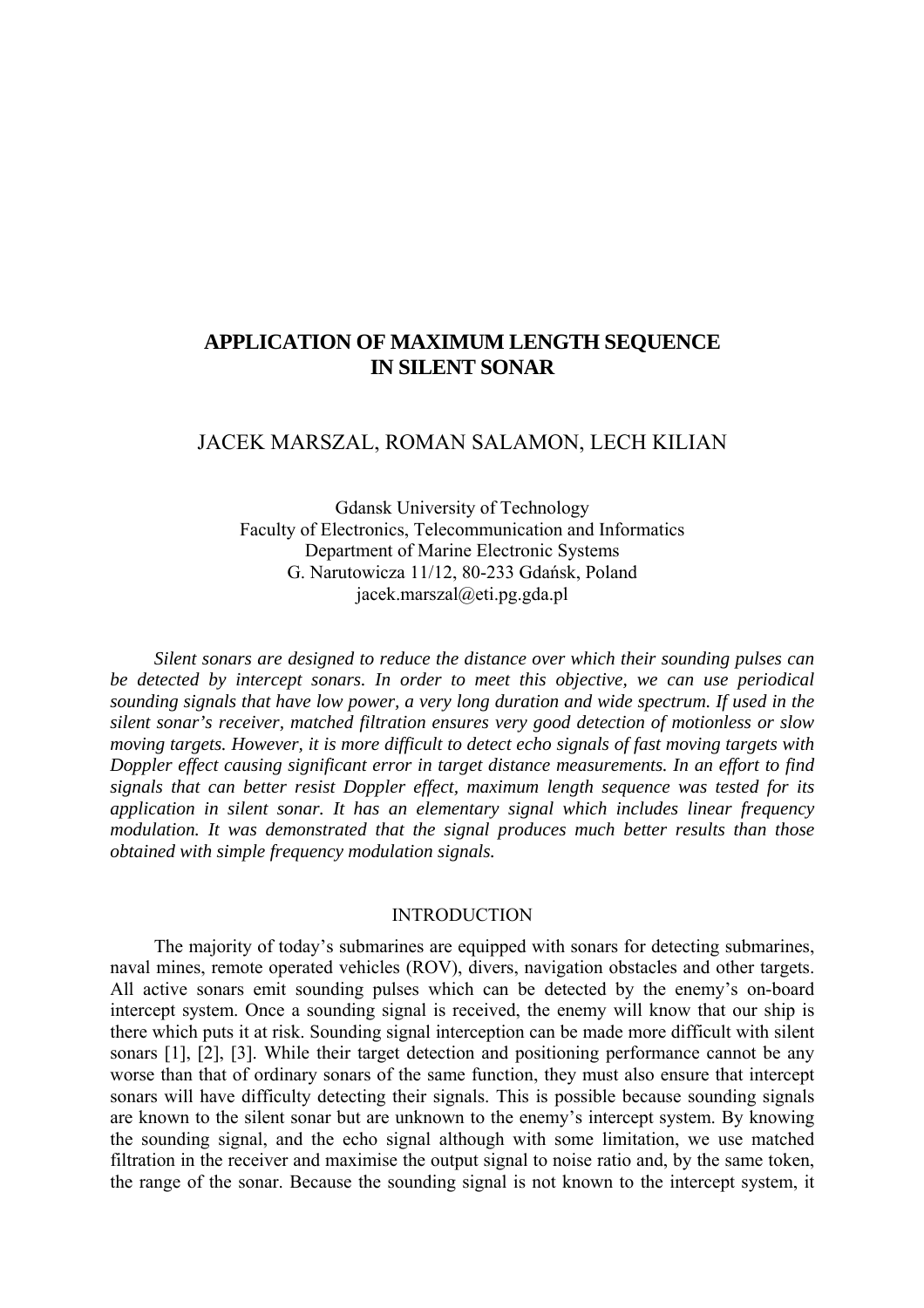must employ other types of detection whose output signal to noise ratio depends mainly on the power of the signals received. As a result, the lower the silent sonar's emitted power, the more difficult it becomes to intercept a sounding signal. The power of a signal can be reduced by proportionately increasing its duration at no harm to detection performance. This is because the output signal to noise ratio in the case of matched filtration is proportional to the signal's energy. It is also desirable for the sounding signal to be continuous and have a wide spectrum which makes it similar to acoustic noise and less likely to be detected. These criteria are met by periodical continuous signals with frequency modulation (FMCW), [1], [4]. With their narrow autocorrelation function, they ensure a very good range resolution of the sonar and reduce reverberation.

If designed for the signals, silent sonars will ensure the parameters desired for detecting motionless or slow moving targets. In the case of fast moving targets, Doppler effect deteriorates detection performance and causes significant distance error, [2], [3]. The distance error does not depend on the type of frequency modulation. What happens is that Doppler effect deteriorates detection performance in the case of linear frequency modulation (LFM) signals much more than it does in the case of signals with hyperbolic frequency modulation (HFM) [5].

The article will consider ways to reduce Doppler effect when measuring the distance to moving targets using the maximum length sequence (MLS) codes combined with frequency modulated sounding signals.

#### 1. DOPPLER EFFECT IN LOW BAND MLS SIGNAL

 It can be demonstrated, [2], [3], that the distance error measured by silent sonar which emits a continuous LFM or HFM signal of duration *T*, carrier frequency  $f_0$  and spectrum width *B* is:

$$
\Delta R = vT \frac{f_0}{B},\tag{1}
$$

where  $\nu$  is the speed at which the target is moving closer to or further away from the sonar's carrier.

 To keep the emitted signal power significantly reduced while maintaining its energy, signal duration should be quite long. Because transmitting transducers have a limited transfer band, the actual quotient  $f_0/B$  ranges from 2 to 5. As a result, when velocity *v* is high of the order of 10 m/s and duration *T*=10 s the distance error will range from 200 m to 500 m and increases together with extended signal duration. If we want the error to stay within an acceptable value, signal duration should be of the order of 1 s or less which is in conflict with signal energy which we want to be high. As a consequence, the search is now for signals that are less sensitive to Doppler effect and have a narrow autocorrelation function.

Let is consider maximum length sequences as the basis for generating a sounding signal with the desired features. As we know, MLS is a pseudo-random sequence of  $s(n)$  numbers  $+1$ and -1 containing  $L=2^N-1$  elements, [6]. The discreet spectrum of the sequence has constant values except the zero frequency line. Fig. 1 shows MLS *L*=63 long, and Fig. 2 shows its spectrum.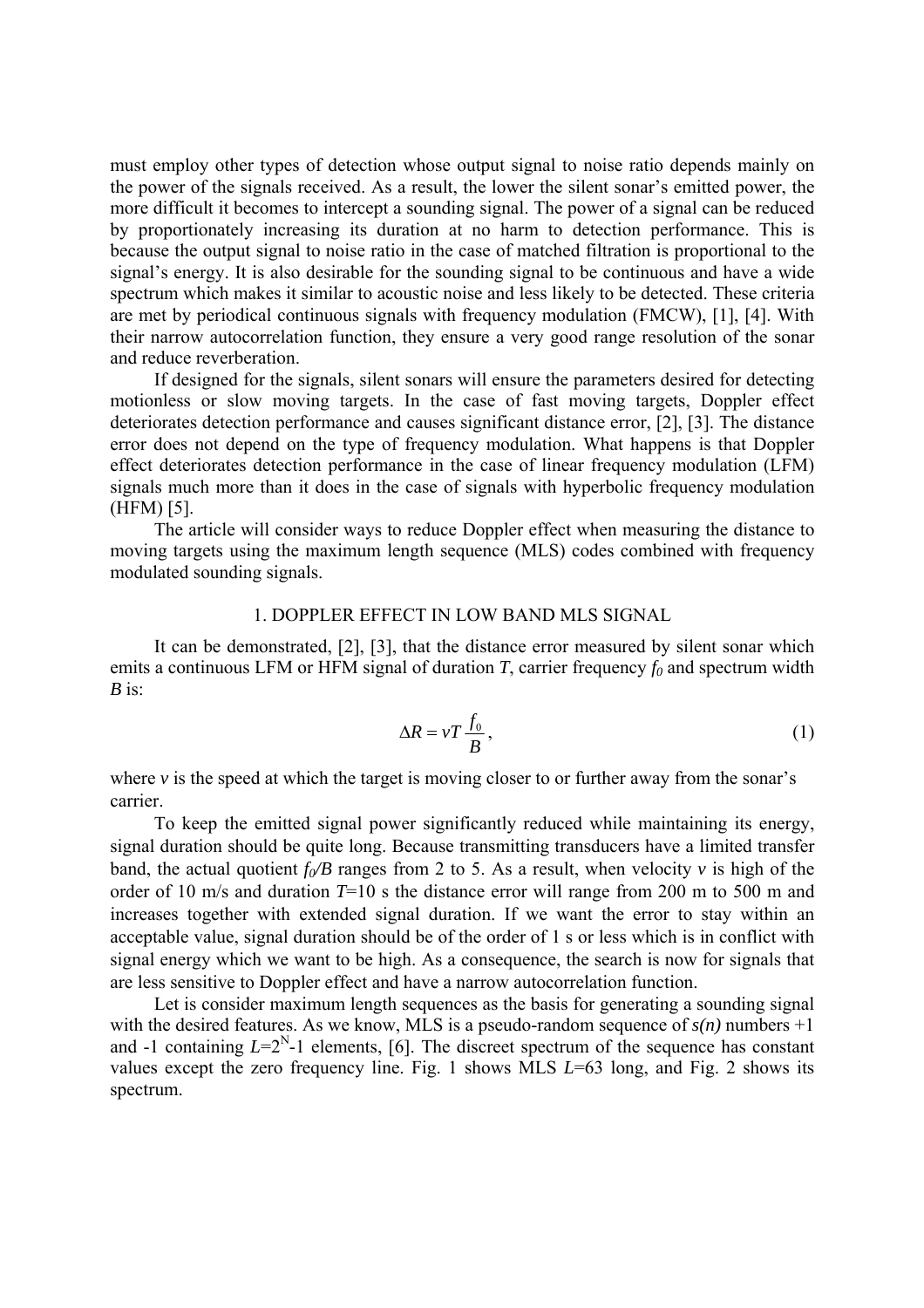

 Fig. 3 shows the autocorrelation function determined for an *L*=63 sequence. Its maximal value is equal to *L*, and the other values do not exceed  $\sqrt{L}$ . Fig. 4 gives the autocorrelation function calculated as, [7]:

$$
r_{ss}(n) = \mathfrak{S}^{-1}\left\{\left|\mathfrak{S}[s(n)]^2\right\},\tag{2}
$$

which is equaivalent to the autocorrelation function of a periodical sequence of duration *L*. The function's maximum is equal to *L*, with the other values at 1/*L*. This is the autocorrelation function we will be using in the article from now on.



Fig.3. MLS autocorrelation function (*L*=63). Fig.4. Cyclical MLS autocorrelation function (*L*=63).

A signal made from MLS, with short pulses similar to Dirac pulses replacing +1 and -1, is used to determine pulse responses of linear systems [6]. This particular application requires some modification of the signal because the sounding signal must be a narrow band signal. To obtain the sounding signal envelope  $x(t)$  we will first replace Dirac pulses with rectangular pulses of duration  $\tau$  as shown in Fig. 5. The result is a sequence of rectangular pulses and its duration  $T=L\tau$  is equal to the sounding signal's duration. In continuous time signal  $x(t)$  is a convolution of the MLS sequence of Dirac pulses *s(t)* and rectangular pulse which we will write down as:

$$
x(t) = s(t) * \Pi(t/\tau).
$$
 (3)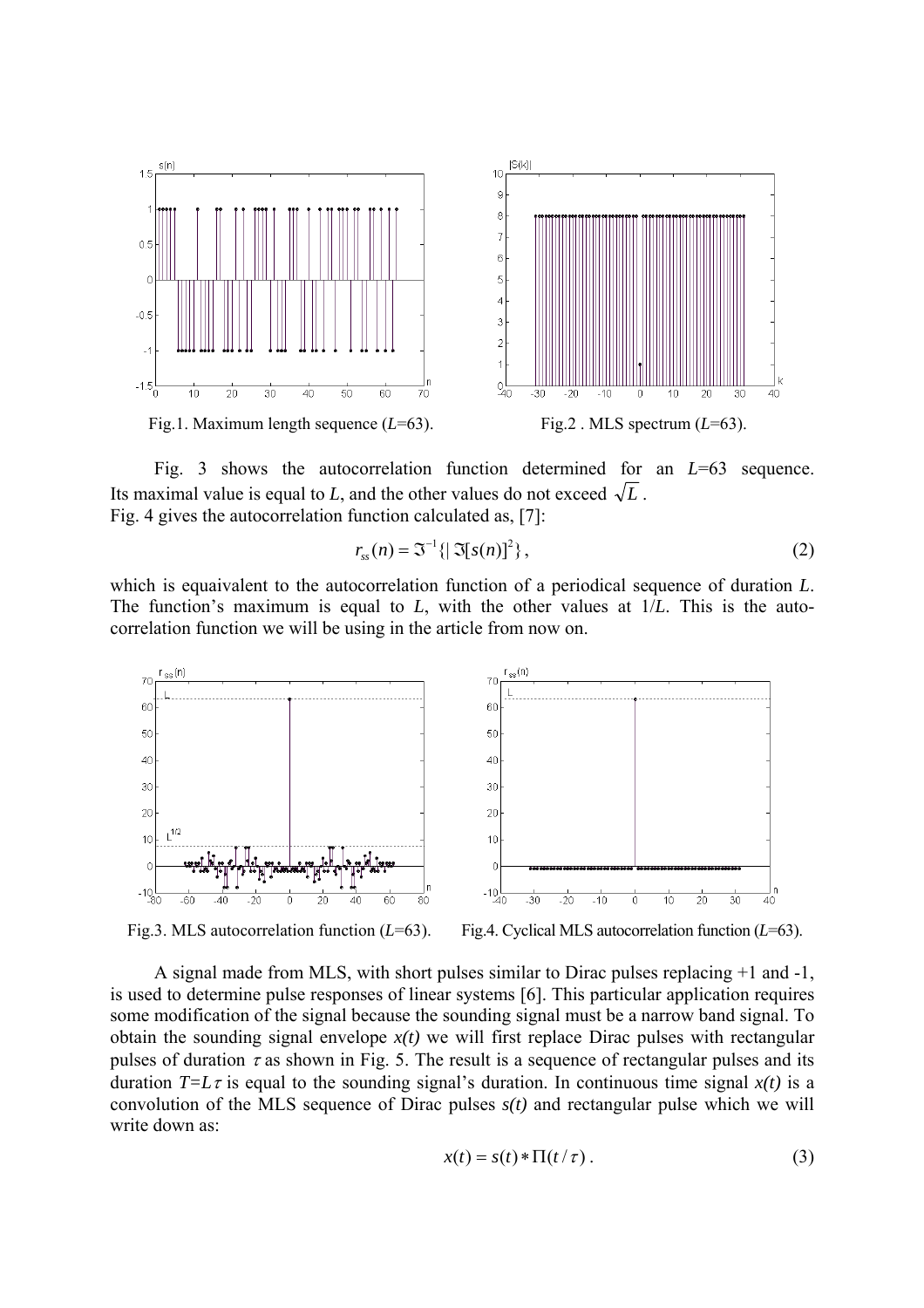The signal autocorrelation function  $x(t)$  is equal to:

$$
r_{xx}(t') = [s(t) * \Pi(t/\tau)] \otimes [s(t) * \Pi(t/\tau)] = r_{ss}(t') * r_{\Pi\Pi}(t'), \qquad (4)
$$

because the convolution operation alternates with the autocorrelation operation here marked as ⊗.

As you can see, the autocorrelation function is a convolution of the autocorrelation function of MLS sequence of Dirac pulses and the autocorrelation function of rectangular pulse. This is illustrated in Fig. 6 which shows the autocorrelation function for sequence *s(n)* from Fig.1. By comparing its autocorrelation function given in Fig. 4 with the autocorrelation function  $r_{xx}$  we can see that the basic parameters of both functions are identical. There is a major difference, however, in the width of the autocorrelation function which for function  $r_{xx}$ is  $2\tau$ , at the level of zero. The width of the autocorrelation function determines resolution which improves for shorter pulse  $\tau$  duration.



Fig.5. MLS sequence of rectangular pulses (*L*=15). Fig.6. The autocorrelation function of an MLS sequence of rectangular pulses (*L*=15).

Let us now examine Doppler effect on the correlation function of the sounding signal envelope  $x(t)$  and the echo signal envelope  $y(t)$ . The function describes the signal envelopes at matched filter output. To this end let us assume that the echo signal reflects off a target moving towards the sonar at speed *v*. When signal emission first begins  $x(t)$  the target is  $R_0$ away and the distance decreases with time by *vt*. The start of the signal reaches the target after time:

$$
t_0 = R_0 / (c + v),
$$
 (5)

where *c* is the velocity of acoustic wave in water. The return path is shorter by  $vt_0$ <sup>'</sup>, and so the start of the signal covers the distance in time:

$$
t_0^* = (R_0 - vt_0^*)/c \tag{6}
$$

The summaric delay is then:

$$
t_0 = t_0^* + t_0^* = 2R_0/(c+v).
$$
 (7)

The end of the signal was emited after time *T* during which the target is at a distance of  $R_0$ -*vT*. As a consequence, the end of the signal reaches the target after time: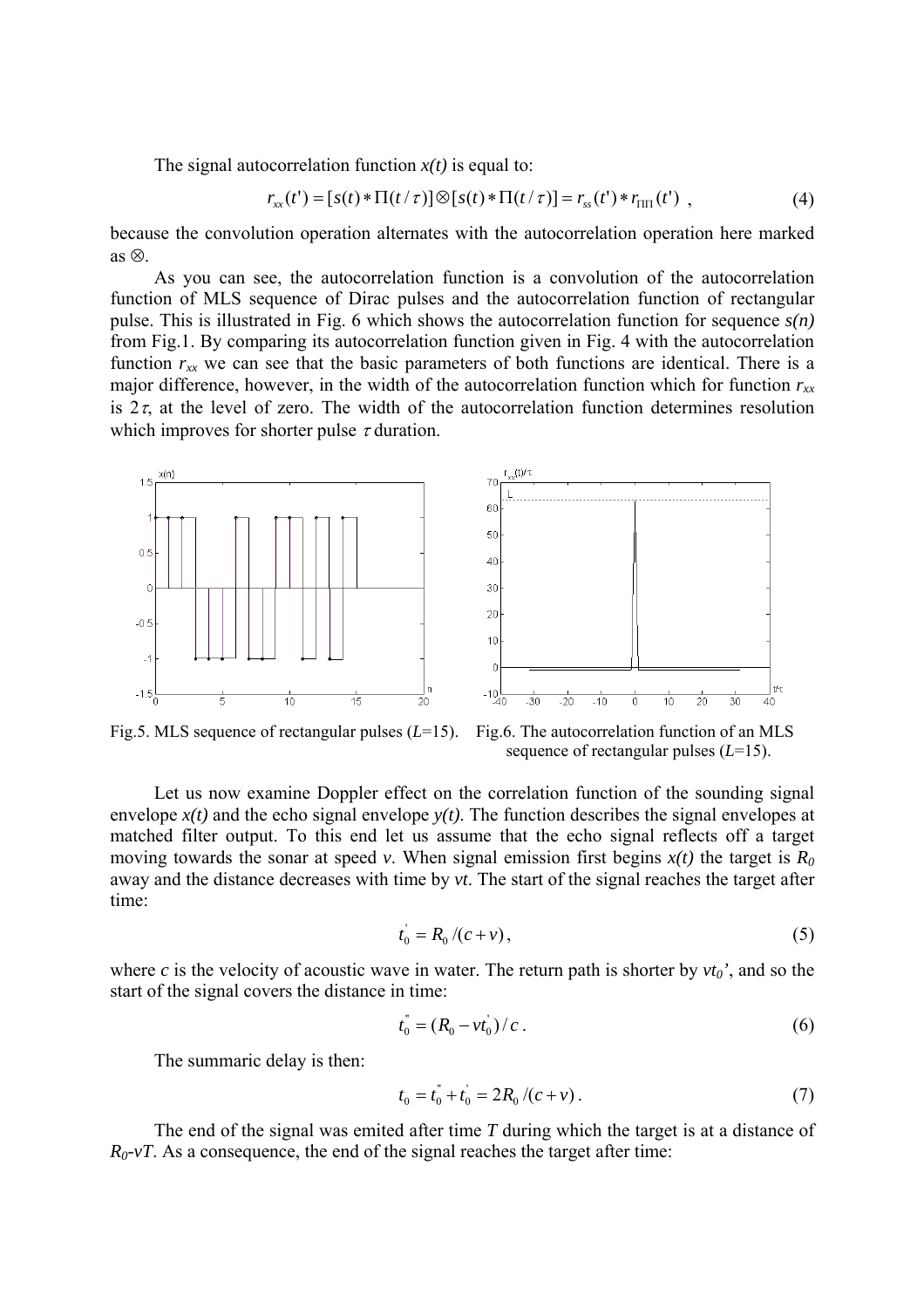$$
t_T = (R_0 - vT)/(c + v),
$$
\n(8)

and covers the return path in time:

$$
t_T^{\dagger} = (R_0 - vT - vt_T^{\dagger})/c \,. \tag{9}
$$

As a consequence, the end of the signal reaches the array of the sonar at the following moment of time:

$$
t_T = T + t_T^{"} + t_T^{"} = t_0 + T \frac{c - v}{c + v}.
$$
\n(10)

 As can be concluded from the formula above, Doppler effect leads to time compression with a coefficient equal to:

$$
d = \frac{c - v}{c + v}.\tag{11}
$$

The echo signal duration is now *dT* and the same proportion is followed when duration of all  $\tau$  pulses drops (or increases for a negative speed). As a result, the echo signal does not match the sounding signal which deteriorates the parameters of the correlation function  $r_{xy}$  of the sounding signal envelope  $x(t)$  and echo signal envelope  $y(t)$ . The deterioration is clear when we compare the correlation function  $r_{xx}$  (Fig. 6) with correlation function  $r_{xy}$  (Fig. 7) where the envelope  $y(t)$  is the result of envelope time compression  $x(t)$  with coefficient  $d=0.98$  ( $v=15$  m/s). The correlation function's maximum drops, there is a shift on the time scale and side lobe level is significantly increased. It can be demonstrated that these effects are in no relation to  $\tau$  pulse duration. What they do depend on, however, are sequence length *L* and time compression coefficient *d*. This is shown in Fig. 8 with the correlation function calculated for *L*=127.







sounding signal  $x(t)$  and echo signal  $y(t)$  ( $L=31$ ). sounding signal  $x(t)$  and echo signal  $y(t)$  ( $L=127$ ).

Fig. 9 shows the relation *w* between the maximal value of the correlation function and the maximal height of lobes in the function of the order of *N* of maximum length sequence. The target's speed *v* is the parameter. The shift of the correlation function's maximum  $t_d$  is proportional to target speed *v*, as shown in Fig. 10. Numerical calculations have also shown that the shift is proportional to pulse duration  $\tau$  and the number of elements of a maximum length sequence. They are described with the following empirical formula: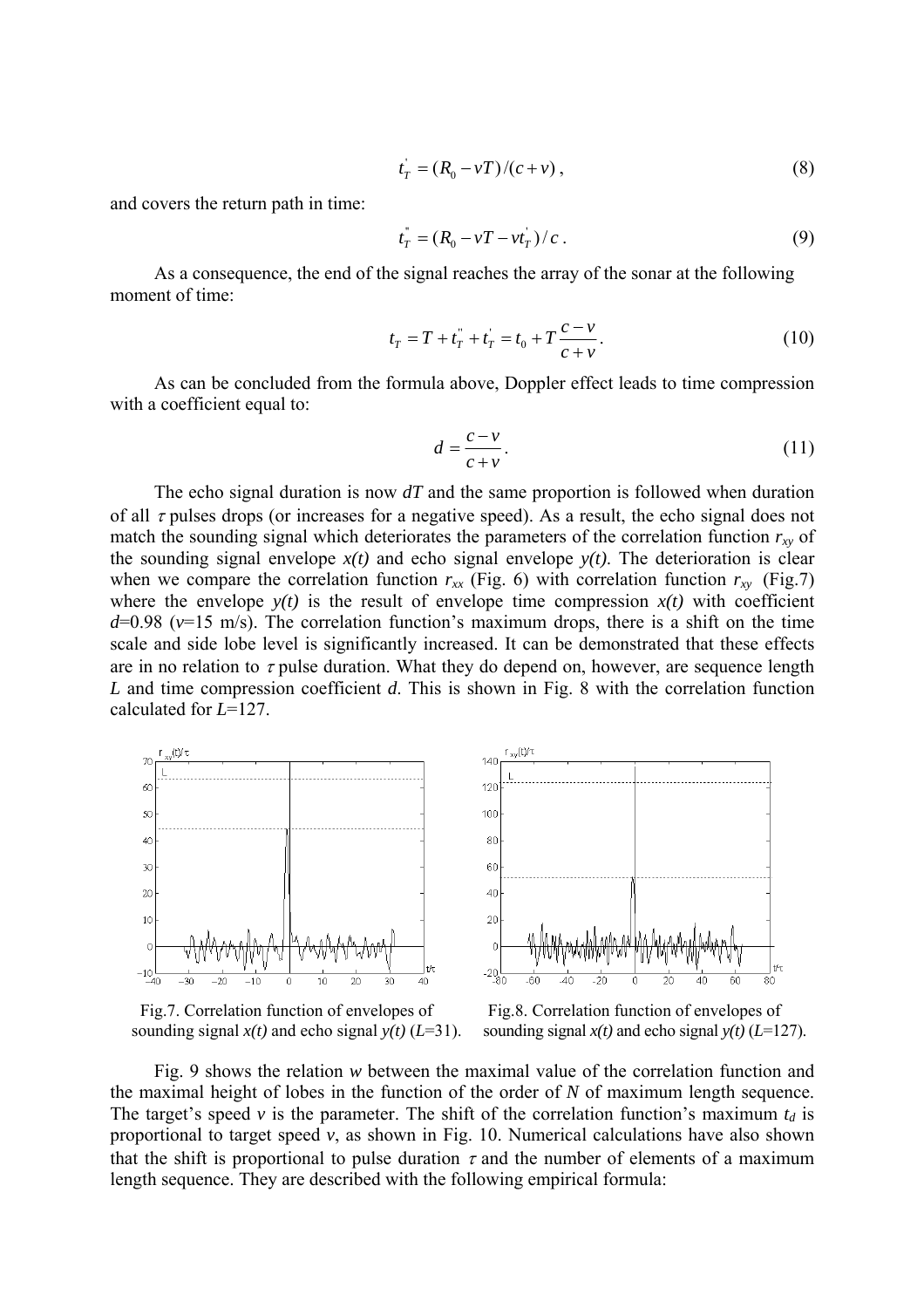$$
t_d \approx 1.08 \cdot \tau \frac{v}{c} L = 1.08 \frac{v}{c} T. \tag{12}
$$

Hence, the distance error is:

$$
\Delta R \approx \frac{1.08}{2} vT \tag{13}
$$

As you can see from formula (1) it is  $2f_0/B$  times smaller than the error in silent sonar using a sounding signal with frequency modulation.

Formula (12) gives a good approximation of the numerically determined shift of the correlation function's maximum for MLS which is *L<c/v* long. When length *L* increases, the delay carries an even bigger error and refers approximately to the centre of the correlation function.



Fig.9. Relation between maximum of correlation Fig.10. The amplitude and time shift of the function and side lobes level versus the MLS order *N* correlation function's maximum  $t_d$  as function and target's speed *v*. of target speed *v*.



When designing a silent sonar, the objectives should be to achieve:

- a long duration *T* to support a reduction in the power of the emitted signal while maintaining all of its energy,
- a small delay of the correlation function's maximum to minimise the distance error,
- a short duration of pulse  $\tau$  to ensure good resolution,
- a high coefficient *w* to avoid small echo signals from being masked by big ones.

The analysis so far indicates an obvious fact which is that it is easier to meet all of the above requirements if speed *v* of the target under observation is low. As an example, for speed  $v = 1.5$  m/s (average speed of underwater ROV and divers), the shift of the correlation function's maximum is  $t_d \approx \tau 2^{N-10}$ . If we assume that  $N = 10$  ( $L = 1023$ ), we obtain  $t_d \approx \tau$  and *T* = 1023 *τ*. If we then assume that  $\tau$  = 0.01s we obtain a resolution  $\delta R = c \tau/2$ =7.5 m and the same distance error  $\Delta R$ . The duration of the sounding signal is  $T \approx 10$  s which allows a significant reduction in sounding signal power compared to the conventional pulse sonar. The power can be reduced  $T/\tau \approx 1000$  times. Compared to sonars with FM sounding pulse, the gain is smaller and amounts from 20 to 100 depending on sounding pulse duration. The value of coefficient *w* can be read from Fig. 9 and amounts to about 10 which is satisfactory. By reducing the order of MLS to  $N = 8$  three times, we increase the coefficient and decrease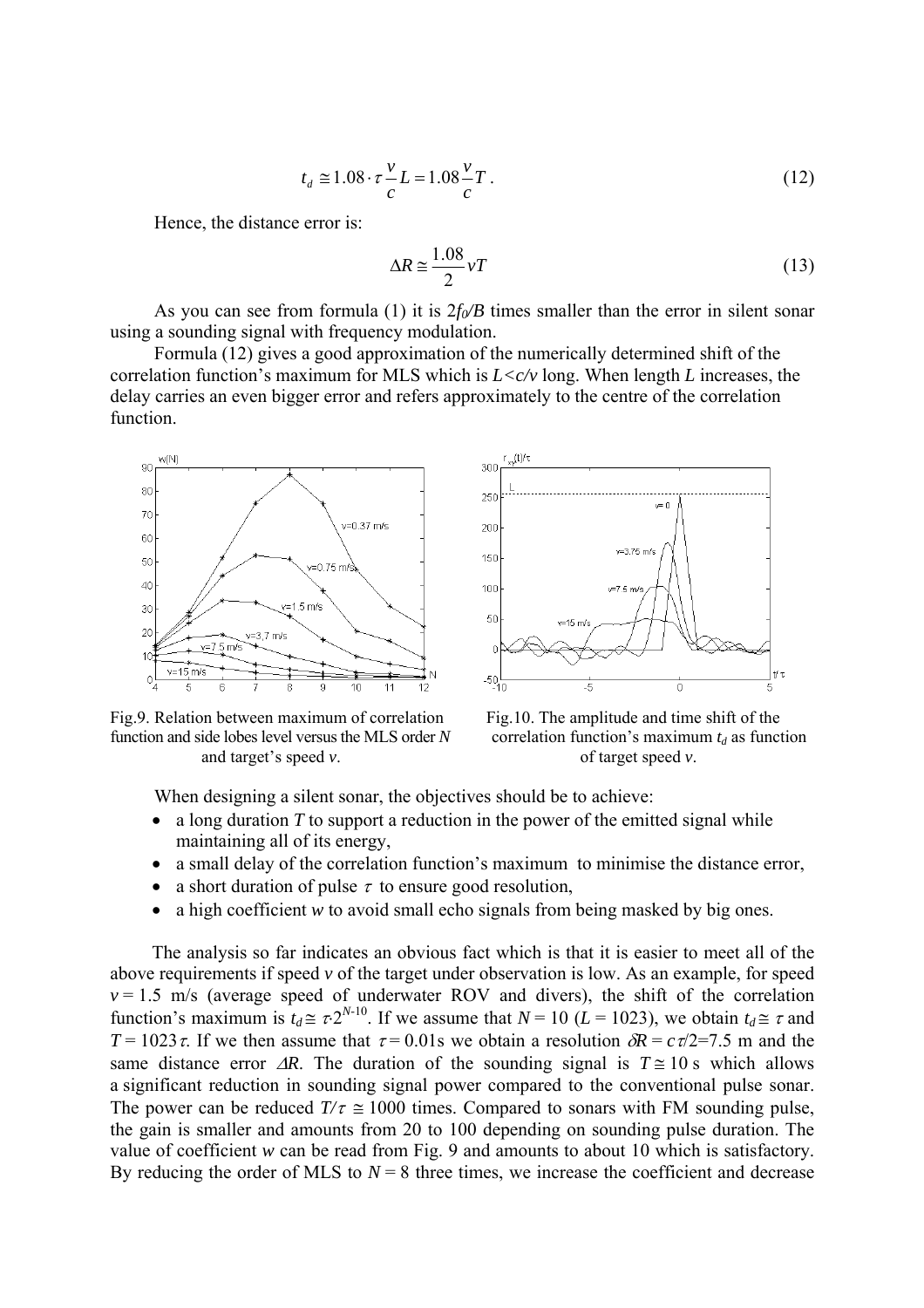shift  $t_d$  four times. The distance error and duration *T* will not change, if we extend time  $\tau$  four times. Resolution suffers as a result of the change now at  $\delta R = 30$  m which is usually good enough for medium and long-range sonars. Please note that distance error of a FMCW sonar for  $f_0/B = 2$  is  $\Delta R = 30$  m (formula 1) and for  $f_0/B = 5$  (practical size in the majority of sonars) we obtain ∆*R* = 75 m.

When target speed exceeds  $v \approx 5$  m/s using MLS does not yield fully satisfactory results. This is mainly caused by coefficient *w* being too small and generating a high level of the correlation function's side lobes, especially for bigger orders of MLS. For orders of  $N = 5$ or  $N = 6$ , high values of  $\tau$  are required before the desired duration *T* is achieved which deteriorates the sonar's resolution and increases distance error.

### 2. USE OF MLS CODES FOR FM SIGNALS KEYING

 The MLS signal discussed above is a low band signal and as such it is not practical for silent sonar sounding signal. Because the signal's spectrum must be moved to higher frequencies, rectangular pulses of duration  $\tau$  should be replaced with a narrow band signal of the desired carrier frequency. The simplest method to achieve this is to use the sinusoidal signal and the phase shift keying using MLS codes. The problem is, however, that the spectrum width of a signal with sinusoidal carrier frequency is equal to  $B=1/\tau$ , which is very little. This is contrary to what the silent sonar was to ensure, i.e. a wide spectrum of the sounding signal. Because of this it makes good sense to use as a elementary signal with frequency modulation whose spectrum width does not depend on duration  $\tau$ .

 Elements of maximum length sequence and its matching low band signal shown in Fig. 5, have plus and minus signs which must be reflected in the parameters of the FM signal. When the sign changes, so do the phase or frequency. The "+" sign will be assigned an FM signal with frequency *f+* and the "−" sign will be assigned a signal with frequency *f*−. If the spectrum width of both signals is *B*, the frequency is equal to  $f_{+} = f_{0} + B/2$ , and frequency  $f = f_0 - B/2$ . This is how the spectrum width of the sounding signal is equal to 2*B*. Fig. 11 shows a normalised spectrum  $Z(f)$  of FM signals in which  $2B=0.5·f_0$ , where  $f_0$  is the carrier frequency of the sounding signal. Fig. 12 shows the spectrum of FM signals keyframed by MLS codes. Fig. 13 shows a diagram of how the echo signal is processed in the receiver.



frequencies  $f_-\text{ and } f_+(L=123)$ . MLS codes ( $L=123$ ).



Fig.11. Spectra of FM signals, central Fig.12. Spectra of FM signals keyframed by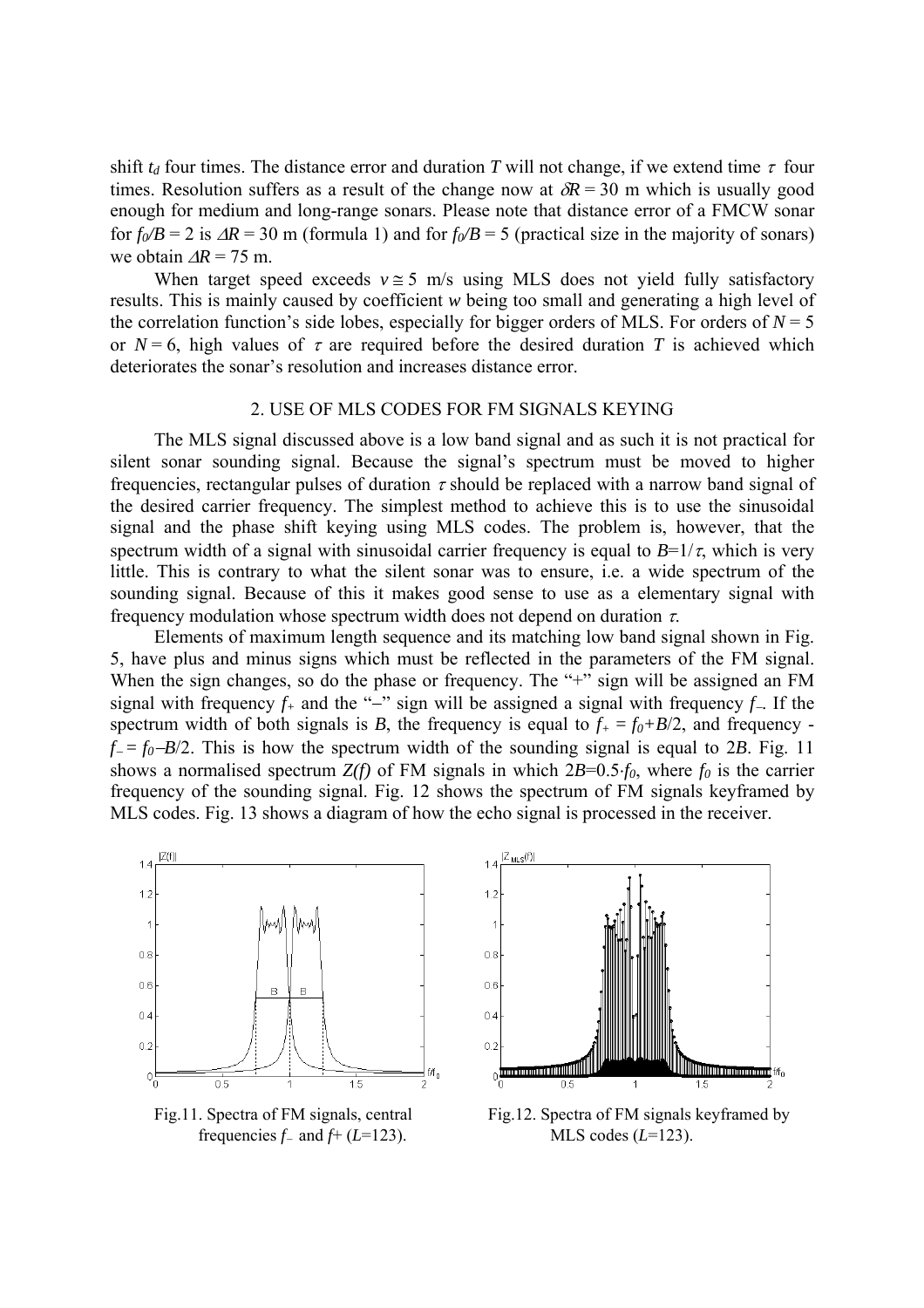

Fig.13. Diagram of echo signal processing in silent sonar receiver.

Once the Fourier transform of echo signal for duration *T* is determined, what follows is filtration matched to FM signals with duration  $\tau$ , spectrum width *B* and mid frequencies *f*<sup>−</sup> and *f*+ . The result is a sequence of short pulses *sr(n)* matching the MLS sequence. They are shown in Fig. 14 for MLS of the order  $N = 4$  (compare Fig. 5). When Doppler effect occurs, time compression ensures that the period over which the pulses are repeated is not  $\tau$ . This leaves them uncorrelated with the original MLS sequence. To eliminate this adverse effect, a convolution is made of pulses  $s_r(n)$  with the rectangular pulse of duration  $\tau$ . What we obtain as a result is a low band signal  $y_r(t)$  as shown in Fig. 15. When Doppler effect does not occur, the signal becomes deformed  $x(t)$  as shown in Fig. 5.



Fig.14. Signal after matched filtration. Fig.15. Echo signal envelope ( --- *x(t)*).

Next, the correlation function is determined  $z(t)$  of signal  $y_r(t)$  with the model signal  $x(t)$ , described in formula (3). The properties of this function are like those described in detail in the previous section. In the case of our example, the correlation function without Doppler effect is shown in Fig. 16. As you can see, function  $z(t)$  has parameters similar to the autocorrelation function  $r_{xx}$ . The theoretical level of side lobes, marked with the broken line in the Figure, is slightly exceeded due to the shape of function  $y_r(t)$  as shown in Fig. 15. The level of side lobes can be reduced by narrowing the band width *B* of the FM signal and leaving mid frequencies *f*<sup>−</sup> and *f*+. This, however, deteriorates the shape of the sounding signal spectrum.

 As the target moves, the maximum of the correlation function drops causing it to shift on the time axis and increasing the side lobe level just as was the case with the sounding signal envelope shown in Fig. 7 and Fig. 8. This is illustrated in Fig. 17 where the size of the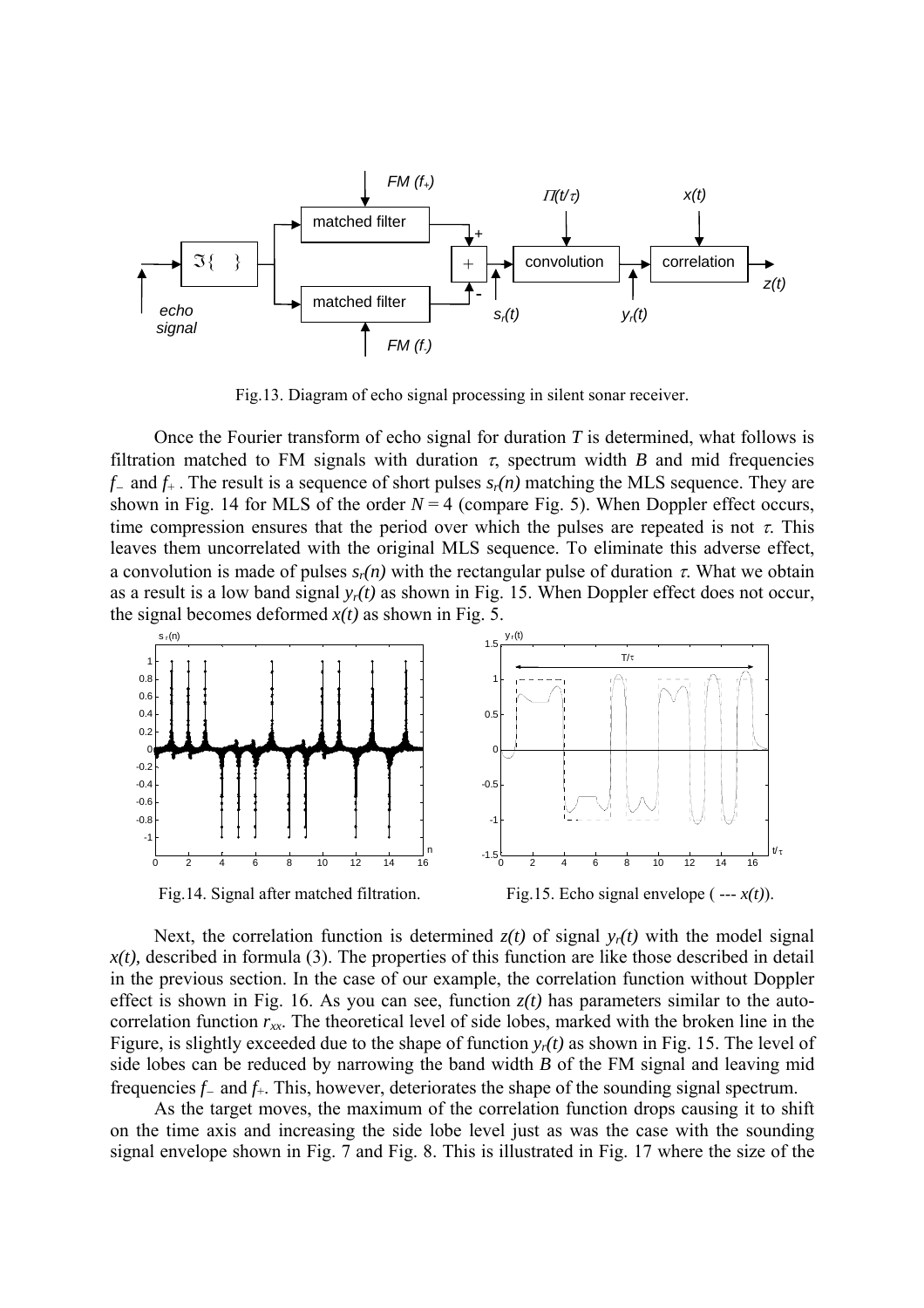signal  $z(t)$  was normalised in relation to the maximal value of the correlation function in the absence of Doppler effect.

The shift of the correlation function maximum  $t_d$  is still described with formula (12), and for the data from Fig. 17 its numerically determined value is  $t_d \approx 0.83 \tau$ .

 To recapitulate we can say that the proposed type of modulation does not introduce any significant changes to Doppler effect resistance in relation to MLS envelopes.



#### 3. NOISE

 The noise in the system in question should be seen from two perspectives, namely noise produced by MLS as side lobes of the correlation function shown in Fig. 17 and as acoustic (or electric) noise at sonar receiver input. As for the first case, the conventional approach to detection would not be appropriate because this kind of noise is not additive. This is because its stochastic parameters depend on the size of the echo signal received. The problem is too complex to fit within the constraints of this article. This is why all we will do is determine the signal to acoustic noise ratio numerically for a non-Doppler effect case with a low level of side lobes amounting to 1/L.

Fig. 18 shows a signal with noise  $z(t)$  for an LMS sequence  $L = 255$  long, LFM signal spectrum width  $B = 5$  kHz and pulse duration  $\tau = 0.1$  s. Signal  $z(t)$  was normalised in relation to its maximal value when no noise is present. The output signal to noise ratio *SNRo* calculated as the quotient of the square of the function's maximal value  $z(t)$  to noise variance has a mean value equal to  $SNR_0 \cong 54$ . The input signal to noise ratio  $SNR_i$  which is the quotient of the echo signal power and noise variance at receiver input is  $SNR_i = 0.02$ . Hence, the improvement of the signal to noise ratio is equal to:  $SNR_\text{o}/SNR_i \approx 2700$ . Please note that the improvement cannot be attributed to MLS properties only. The fact that it is significant is also the result of FM signal matched filtration. This conclusion is confirmed by simulation results exemplified in Fig. 19. Compared to the signal from Fig. 18, signal duration  $\tau$  was halved. As a result, the  $SNR_0$  dropped to about 35 leading to a drop in  $SNR_0 / SNR_i$  to about 1750.